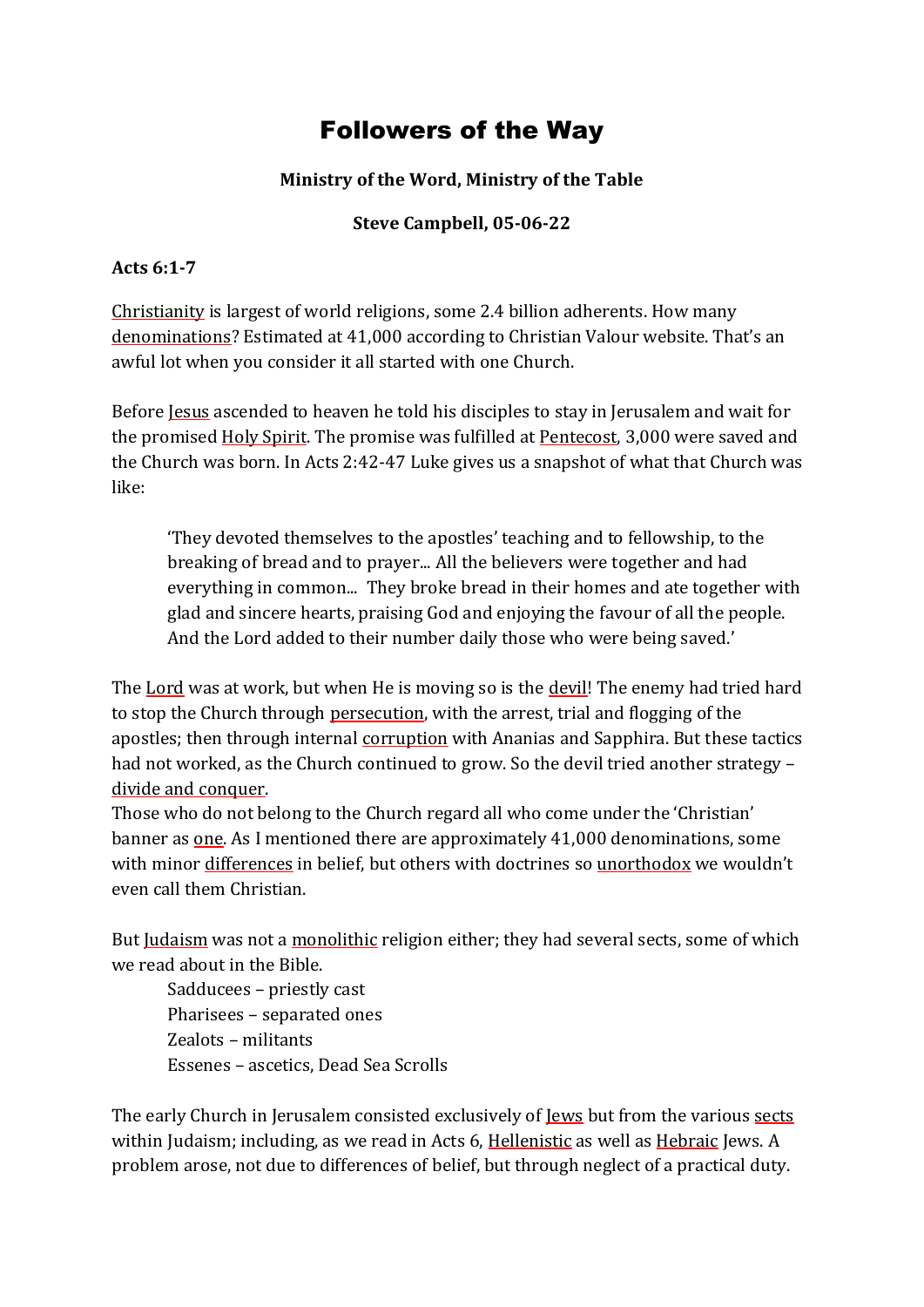The oldest church in Belfast, built 1783, is 1st Presbyterian Church, tucked away in Rosemary Street in the heart of the city. Its original oak pulpit once had the honour of John Wesley preaching from it. Just seven years later a second congregation built a Church behind the first, then in 1831 a third Church was built two doors from the first. It would be encouraging to say this happened because the Presbyterian population was growing and needed more accommodation. The truth is it came about because of congregational splits and differences of opinion.

Division in the Church is never good. 'By schisms rent asunder, by heresies distressed'. This problem had the potential to cause a major rift within the Jerusalem Church, the word translated 'complained' is actually 'grumbled', the same word used of the Israelites grumbling against Moses and the LORD in the wilderness v.1 READ

'In those days when the number of disciples was increasing, the Hellenistic Jews among them complained (or grumbled) against the Hebraic Jews because their widows were being overlooked in the daily distribution of food.'

*Hebraic* Jews were native-born Judeans whose mother tongue was Aramaic, and whose Scriptures and culture were Hebrew. *Hellenistic* Jews were those born and raised in the Diaspora, Greek was their language and culture, and they even used the Greek translation of the Scriptures, the Septuagint, as they didn't understand the Hebrew language.

Many Jewish men in the Diaspora had a hope to die and be buried in Jerusalem, which left their widows in a precarious situation. Many had come to faith in Christ so the Church took on the responsibility for feeding those in need. The Hellenistic widows were being overlooked in the food distribution, not necessarily deliberately, but simply because the task had become too large and unwieldy for the 12 apostles to handle. With godly wisdom the apostles, rather than impose a solution upon the Church, called all the members together and asked them to choose seven men from among them to take on this responsibility. This is believed to be the origin of the diaconate in the Church; although the Seven are not given this title, the verb used to 'wait on tables' is *diakonio*, to serve or minister, the same word used by the apostles for the ministry of the word.

So when they said, 'It would not be right for us to neglect the ministry of the word of God in order to wait on tables' they were not implying that practical tasks were beneath them or in any way inferior, it was simply a matter of calling. The apostles were called *primarily* to the ministry of the word and prayer, while the deacons to the ministry of the table.

Note the qualification required of those to be deacons v.3 'choose seven men from among you who are known to be full of the Spirit and wisdom.' As JB Philips renders it they are to be 'both practical and spiritually minded'.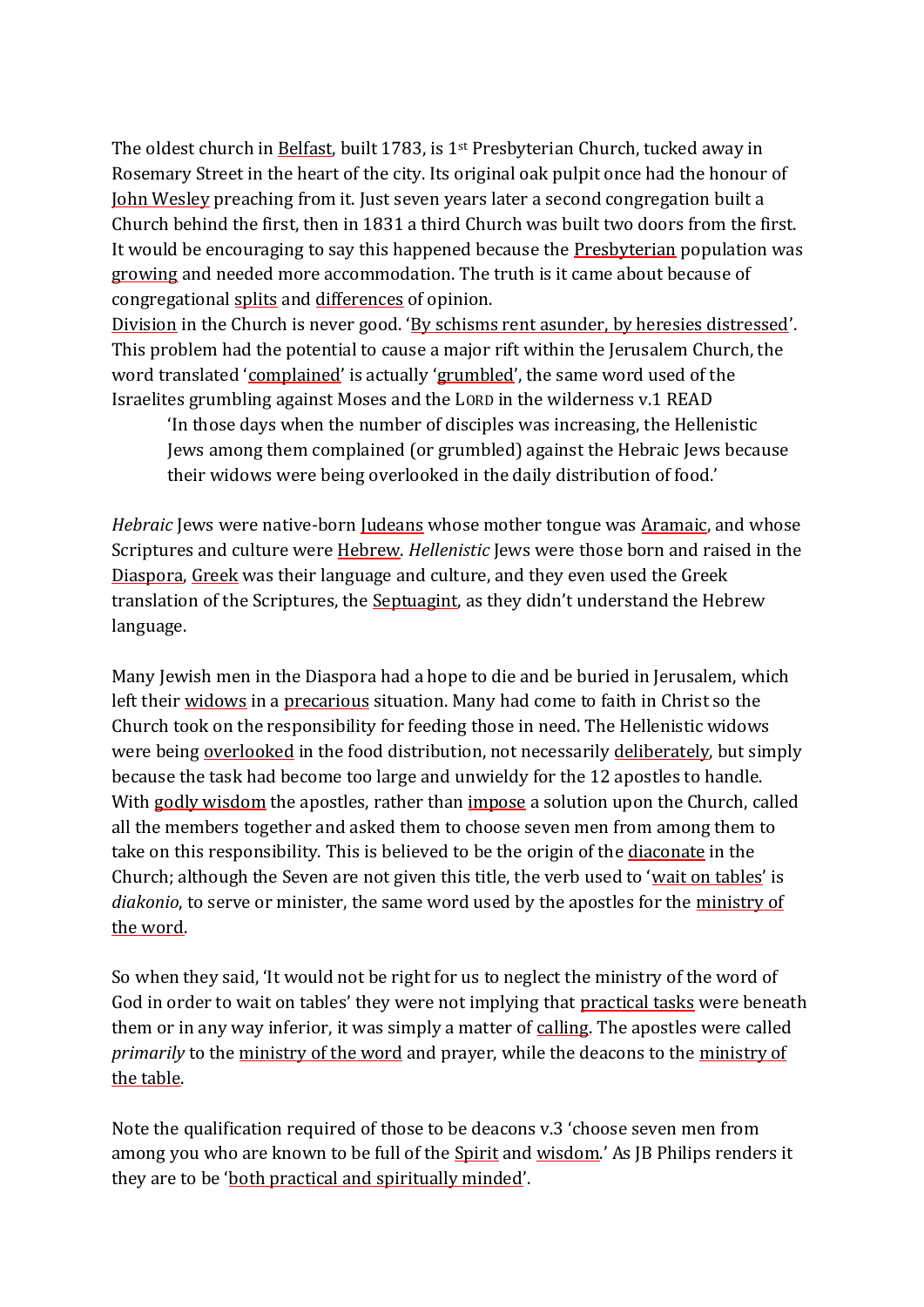The seven chosen were Stephen, Philip, Procorus, Nicanor, Timon, Parmenas, and Nicolas, all Greek names and presumably from the Hellenistic group. The choice was made from within the congregation, so all were satisfied; and the apostles commissioned them for the task through prayer and laying on of hands, thus passing on authority and responsibility to these men.

So the apostles were freed up to pursue their primary calling to ministry of the word and prayer, while the deacons took up their calling of looking after the practical needs of the Church.

Of course these callings are not mutually exclusive: the apostles were given the example and command by Jesus to wash one another's feet; and Stephen proved himself to be an excellent orator while *Philip* was an outstanding evangelist.

But this wise, godly solution by the apostles averted a potential damaging split within the Church and provided the foundation for good Church organisation.

The results are clearly seen in v.7

'So the word of God spread. The number of disciples in Jerusalem increased rapidly, and a large number of priests became obedient to the faith.'

All Churches have their own particular organisational system but most include the twin callings of Ministry of the Word, fulfilled by pastors, ministers, priests/presbyters or elders, and Ministry of the Table exercised by deacons or a similar office bearers.

Although the Anglican system follows the threefold ministry of Bishop, Priest and Deacon, in reality the diaconate is merely a stepping stone to becoming an ordained priest. The role of deacon is fulfilled by the PCC in the CofE and by the Select Vestry in the CofI. They are responsible for the three Fs – Fabric, Finance and Furnishings.

The Presbyterian system is governed by elders, or presbyters, hence the name, who look after the spiritual needs of the congregation. They have a teaching elder, the Minister, and ruling elders but no deacons, at least not in the Irish Church, though they do have deaconesses. The role of deacon is taken up by the committee members who, along with the elders, have responsibility for the practical running of the Church.

Other Churches, such as the Baptist, have an obvious distinction between elders and deacons, and a clear demarcation of their roles.

In the Church, as in any walk of life, we tend to place certain roles into a hierarchy:-

- 1. Pastors, evangelists, missionaries
- 2. Sunday School teachers, Home Group leaders, musicians